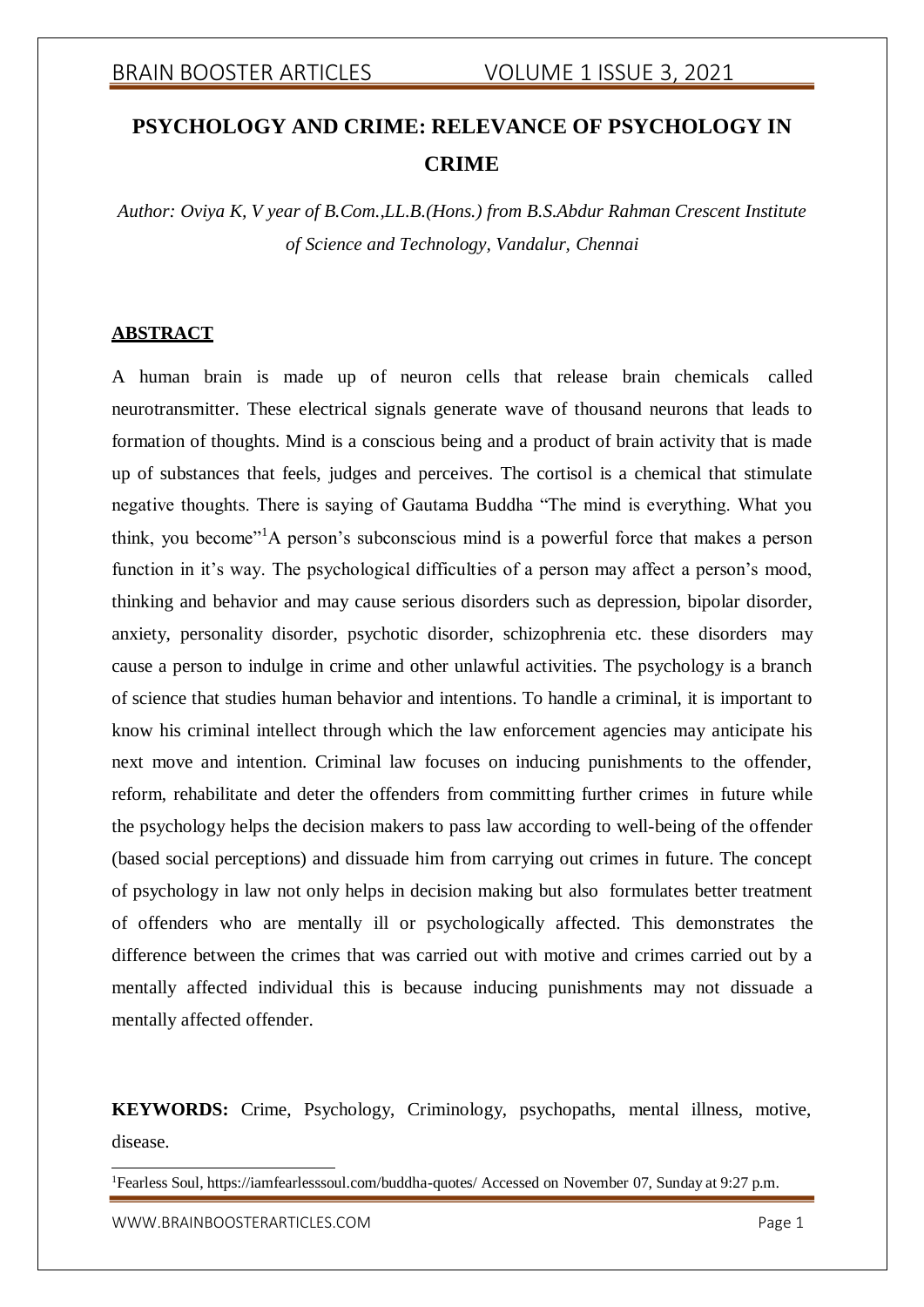## **INTRODUCTION**

Crimes are illegal acts carried out by an individual that is punishable under law. The word crime is derived from the Latin word called "Krimos" means "to accuse".The term 'psychology' here refers to the pattern of behavior and intentions of individuals that carry out criminal acts. Criminal psychology is used to narrow down the criminal's psyche and how the law is applied while dealing with such cases. Forensic psychologist and mental health professionals are aided to clinically evaluate the mental state of individuals that commit crimes. Psychology is a branch of science that studies the mental aspect of an individual that helps to determine the behavioral conduct of human. Psychology includes the study of conscious and unconscious state of mind through various aspect as conative, cognitive, and affective methodologies. The forensic psychologist and criminal anthropologist determine the suspects analyzing the crime scene, method of killing, weapons, injuries inflicted, investigate into psychology and other behavioral sciences. The law enforcement often relies on experts to get inside the head of the potential offender through identifying the personality type, lifestyle habits etc. In a crime, the *mens rea* of an individual plays a vital role in determining the act committed by him and criminal psychology helps to narrow down the psychological frame of mind of the culprit. In certain cases, psychology has proven culprit suffering from mental disorder that establishes such persons should be medically treated and not punished. The use of psychology in crime extends to investigate the veracity of witness as often eyewitnesses are either known to the culprit or afraid of the culprits. It also reduces false confession through adopting peace models, examination of different areas of social and legal significance and uses legal psychology rather than clinically oriented forensic psychology. Psychology also assists while pronouncing judgment as it jots downs the behavioral aspect and human mind of the culprit which ensures the proper delivery of justice.

## **BACKGROUND OF CRIMINAL PSYCHOLOGY**

The psychologist in the early  $20<sup>th</sup>$  century started to extend the scope of psychology in crime and criminal behavior. The criminal psychology was clinal in nature because the theories often focused on measuring the mental capacity of the offender. The psychologist named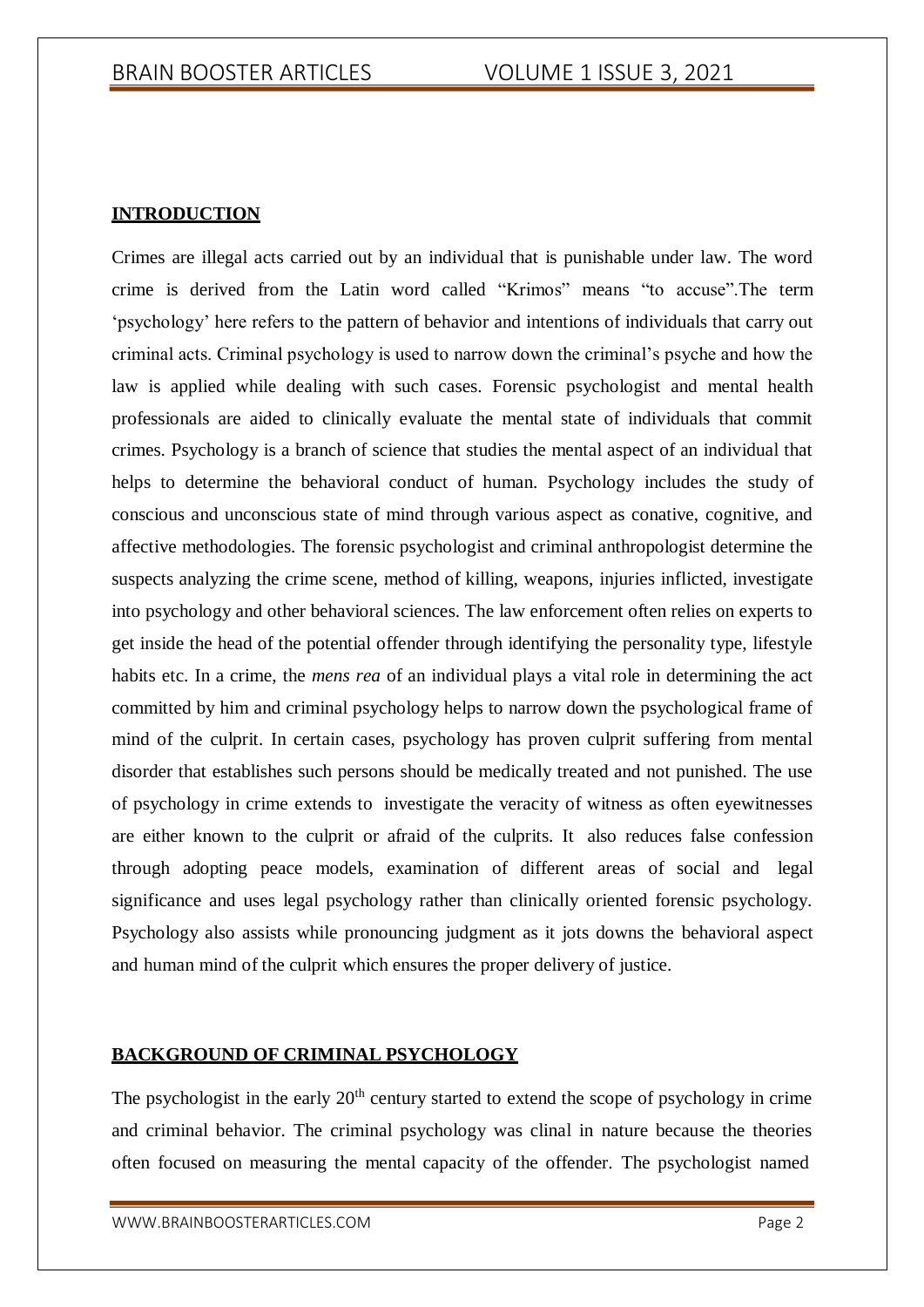Goddard frequently dealt with juvenile and adult offenders whowere found to be mentally deficient.It was concluded that the primary causation of crime was the intellectual limitation and the influence of Darwinism as human defersin degree of animal brethren (some individuals are closer to animal ancestry than others).<sup>2</sup>The mentally deficient people are intellectually and morally less capable of adapting to modern society and resort to primitive way of meeting their needs.

Hans Toch published the first criminal psychologybook (KriminalPsychologie) in the year 1897, which details his observation on offenders, witnesses, jurors and judges. However, itconfidesonly little on psychological research.<sup>3</sup>

Hans J. Eysenck, a British psychologist in crime and personality published in the year 1964developed the first theoretical statements on criminal psychology focusing on biological factors including personality, characteristics of extroversion and introversion, learning experience obtained from an individual's social environment. However, this was replaced by the popular developmental approach proposed by Edwin Megargee (1966) laid down the under-controlled and over-controlled personalities and their relationship accompanied by violence. Followed by Toch (1969)on violent men. Leonardo Berkowitz (1962), Albert Bandura (1973), Bandura and Walters (1959) and Robert Baron (1977) discussed on aggression and violence. And later psychiatrist Hervey Cleckley (1941/1964) emphasized on psychopaths which became a theory to build various research by Canadian psychologist Robert Hare (1970), now the psychopathy continues to be strong field of research for criminal behavior till date.<sup>4</sup>

## **CRIME: TYPES, OFFENDERS AND HUMAN NATURE**

The term 'crime' means any act committed with a malicious intention by an individual which is punishable under law.Any act to constitute as a crime must be carried out with intention by the perpetrator and shall generally cause disturbance to public peace. In a crime, *mens rea* is important factor to determine the offence. Criminal psychology provides more than a criminal's psyche and extends to establish the legal psychology and how the law is applied.

<sup>3</sup>Criminal Justice, [http://criminal-justice.iresearchnet.com/forensic-psychology/history-of-forensic](http://criminal-justice.iresearchnet.com/forensic-psychology/history-of-forensic-)psychology/criminal-psychology/ Accessed on November 08, Monday at 6.30 p.m.

<sup>2</sup>Criminal Justice,<http://criminal-justice.iresearchnet.com/forensic-psychology/history-of-forensic->

psychology/criminal-psychology/Accessed on November 08, Monday at 6.30 p.m.

<sup>&</sup>lt;sup>4</sup>Criminal Justice, [http://criminal-justice.iresearchnet.com/forensic-psychology/history-of-forensic](http://criminal-justice.iresearchnet.com/forensic-psychology/history-of-forensic-)psychology/criminal-psychology/ Accessed on November 08, Monday at 6.30 p.m.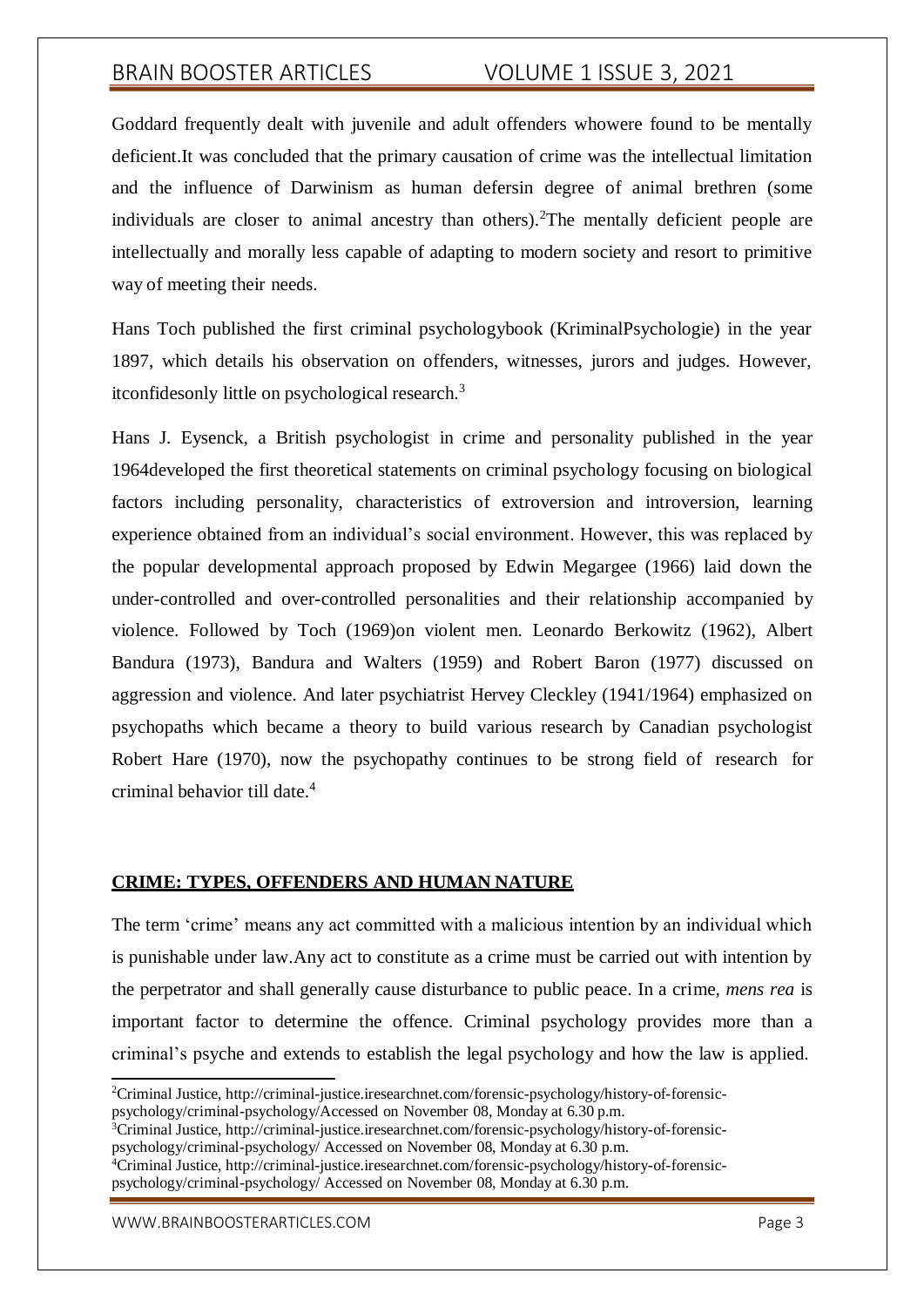While dealing with the criminals the psychologist often examines the complex mix of personality, lifestyle, genetics, life circumstances and environmental factors. They take up investigation with the individuals that have committed crimes or those that are victims of crimes, this is done to understand and explore how criminals choose victims. They examine and jot down what the law enforcements and policy makers can do to prevent occurrence of such crimes in future. The inquisition of why an individual commit crime is often the root of criminal psychology. The criminal psychology is that the branch of study that deals with the intentions and behavior of person who plan and perform criminal activities. The criminal psychology does more than determining a criminal's psyche. It establishes the connection between the mindset of the criminal, intention, consciousness while committing the crime and law, which in order renders way to fair judgment.

## **Why do people commit crime?**

The question of why people commit crimes and what could possibly deter a person from committing offence in the future is the core of psychologist and law enforcement officers. The criminal psychologist, forensic psychologist and criminal anthropologist often rely on undertaking research of a criminal's lifestyle, environment, genetics, life circumstances, personality etc. while determining the intention and mindset of the criminal. Some individuals commit crime out of certain necessity while others are driven by anger, manipulative personality, psychopathic tendencies, or rejection of authority etc. There are several instances during which the psychosis substance/drug abuse or severe maniac depression can influence aprivate being to commit crime or break the law. Though all mentally ill people are prone to commit crime is a myth.

However, the question of why people commit crimes and what factors influence a person to indulge in criminal activities can be broadly explained through four theories of crime:

#### **Biological theories of crime**:

The biological theory of crimes includes genetics,brain chemistry, brain structure and anatomy. The genetics is seen as a key factor to commission of crime. This theory assumes that some people are born criminals and these individual psychologically differ from the noncriminals. The part of brain related to emotion is namedAmygdala. Any damage to amygdala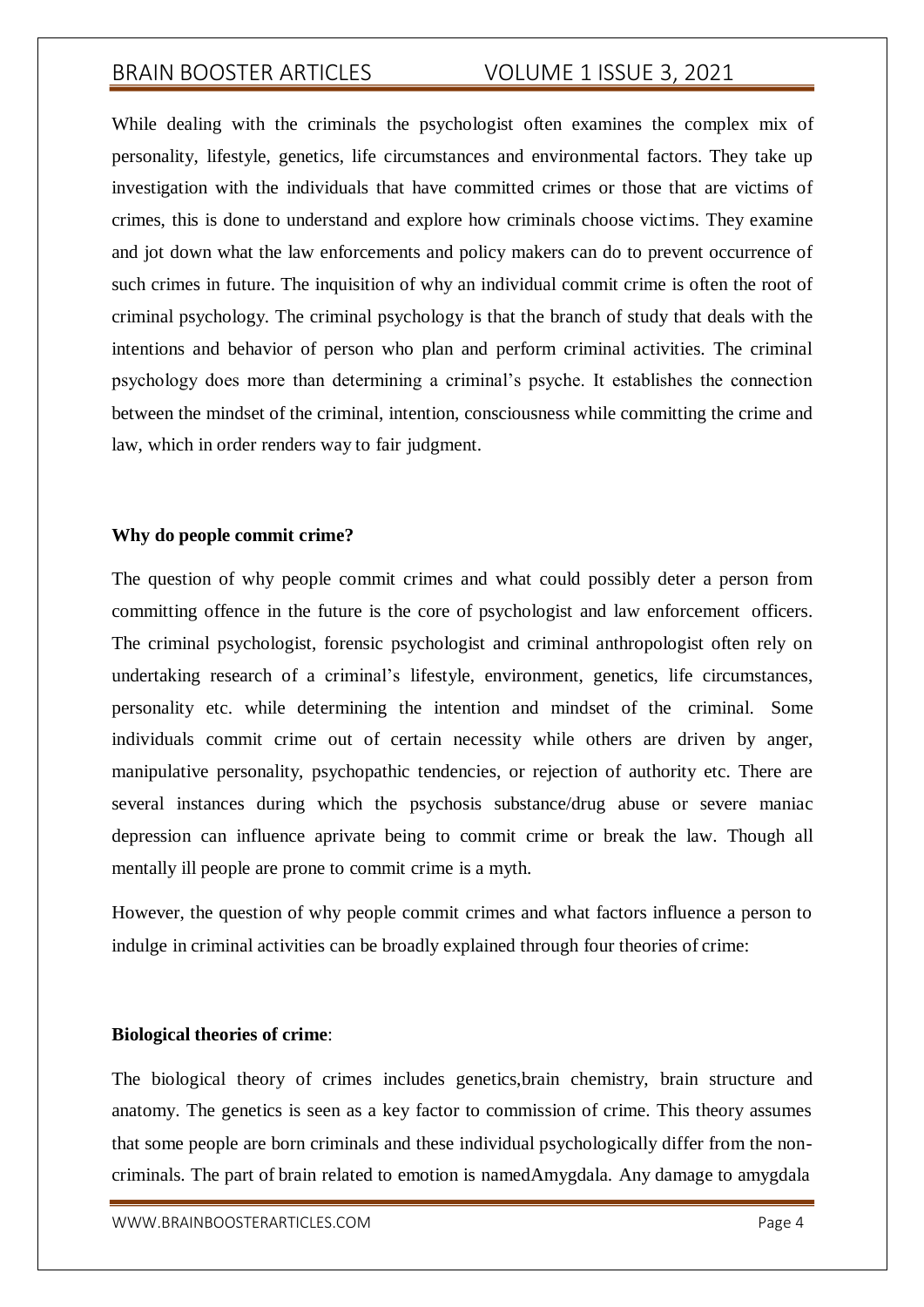can have an impact of criminal behavior which alleviates fear and conditioning response and thus punishmentdoes not deter an individual from committing crime.

Serotonin is a neurotransmitter in brain that affects the mood of an individual which can also causes an individual to indulge in criminal activity while the testosterone is a male hormone which is linked with level of aggression within the conduct of an individual. These genetic factors lead a being to enjoy criminality.

The Hippocampus is component of brain where the memories are stored, when any damage occurs to the present area, an individual loses his memory, which ultimately result the person to repeat an equivalent offence or crime that he was punished without being conscious of earlier times.

The Frontal Cortex/frontal area is that front part of brain which involves in self-control and other related functions.

**The Phineas cage**: This case is concerningbrain damage resulting to vary in self-control of person named Phineas Cage. In the year 1848, Phineas Cage was a railroad worker overseeing the laying of explosives in a hole and tapping it down with tamping iron with 3'8 long and 1.5 in diameter, the spark ignited the explosive and the tamping iron landed onto his left cheek and out through frontal area, however, Phineas survived the accident. But after his full recovery he was no longer a mild mannered and conscientious, he became impatient, impulsive and abusive. The damage to the frontal area caused the change in Phineas.<sup>5</sup>

#### **Socialization theory of crime**:

The socialization theory in crime includesstrain theory, social learning theory, control theory, routine activity theory andvarious social factors that influence an individual to commit crimes which incorporates behavior learnt or adapted by an individual or child modeling the elders, environmental factors etc. Humans are capable of developing, learning and adapting to certain models, movements, behavior that are influential and attractive to them.

The routine activity theory connected with social learning theory is based on motivation, attractive target andlack of capable guardian. The offender's everyday routine may influence

https://owlcation.com/social-sciences/Psychology-of-Crime-Why-do-people-become-criminals Accessed on November 08, Monday at 7.30 p.m.

<sup>5</sup>Annerivendell, Psychology Of Crime: Why Do People Become Criminals, Owlcation,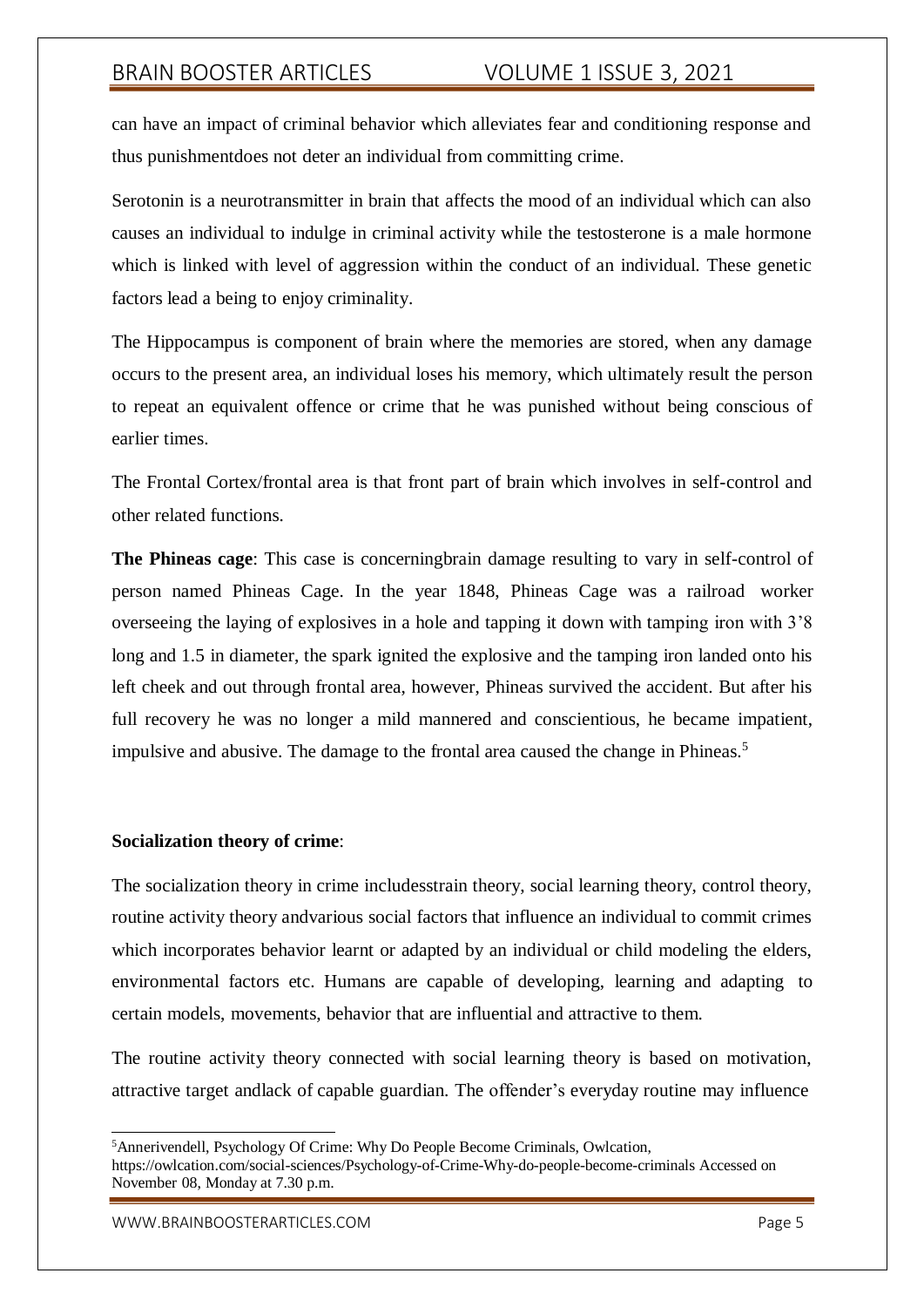commission of crimes. Instances where there is a motivated offender who meets an attractive target without a guardian.

The strain theory states that an individual indulges in criminal activities due to lot of stress, negativity, anxiety they experience. These individuals indulge in criminal activities to scale back their strain. The stress may arise out of poverty, social circumstances, breakage of family etc.

However, unlike the opposite theories control theory is seeks to establish that an individual may commit crime or indulge in unlawful activities when the desires of the person can easily be fulfilled through unlawful means compared to legal channels.

## **Behavioral theory of crime**

A human behavior is learned through observation, adaption and learning experience. A person's behavior may be elicited through rewards and extinguished by negative reactions and punishments. An individual develops aggression, violence through learned process or behavior modeling from observing family interactions, environmental experience and mass media.

The situational choice theory focuses on the circumstances which influenced the person to commit a crime. Under this theory an individual commits crime out of circumstances or situational constrains and opportunities. The individual's behavior is based on the given situation.

## **Economic theory of crime**

The crimes under this theory are done with a motive of economic gain. This type of crime is carried out by an individual or group of individualsin an illegal manner to gain financial returns. An individual may commit crime due to poverty, lack of education, inequality among the rich and the poor in same community etc.

#### **How does a perpetrator choose his victim?**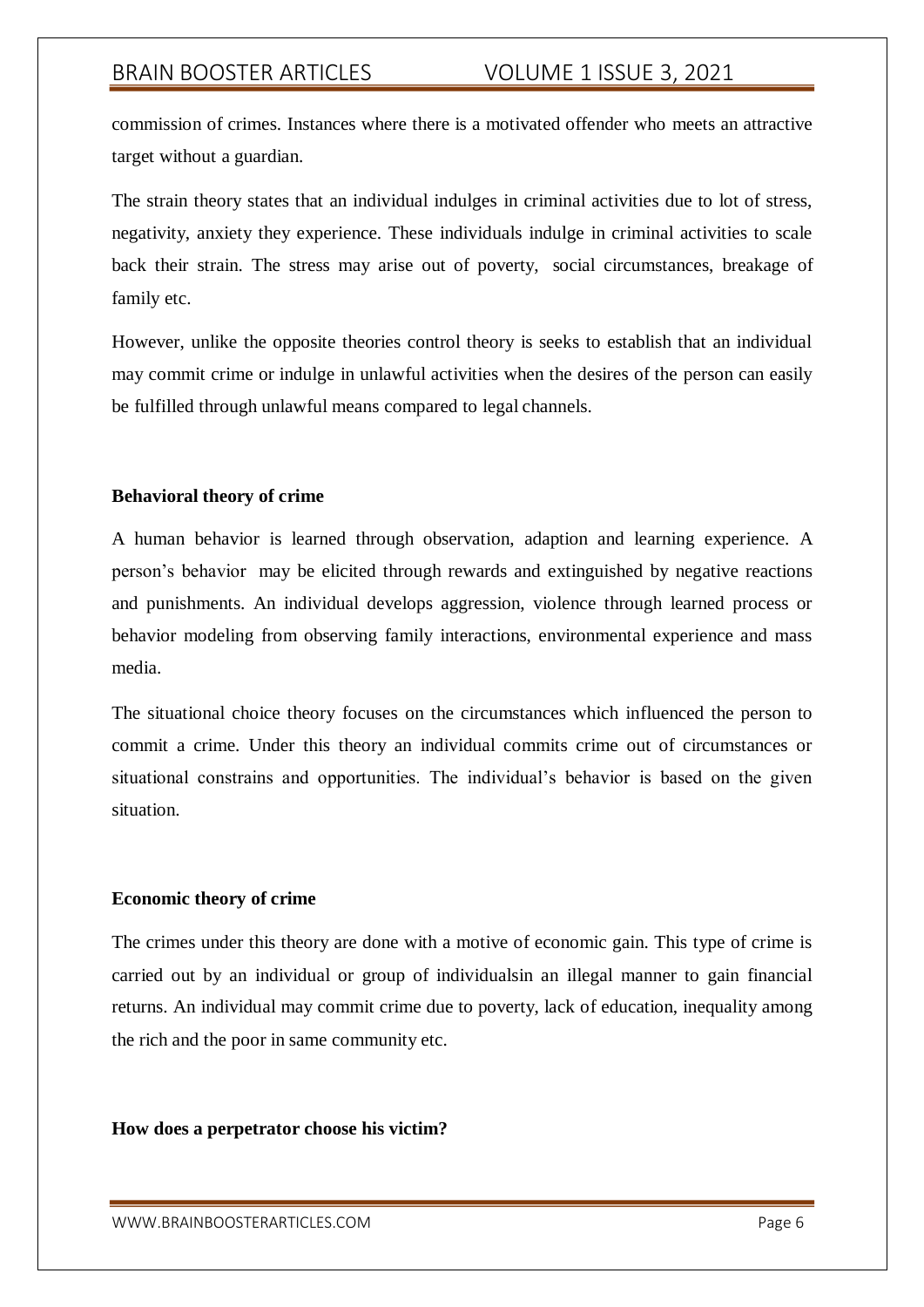The criminals choose victims based on how the individual look or move. The criminals often choose victims when the person appears noticeably different from those around them or were moving in distracted or unusual way.

The finding of the psychological and psychiatric mechanism has a significant influence upon the legal system in the beginning of 20th century. These changes include deinstitutionalization of mentally ill that strive for the development of advanced psychiatric medications, understanding the causes and potential treatments for mental disorder. The legal professions including lawyers, police officers, judge's psychologist could assess the defendant's state of mind and shall provide treatment if necessary. The psychology and law examine the human behavior. However, the first seeks to understand and the latter seeks to regulate where such is necessary. These studies help the policymakers to write laws that are in the interest of public.

The concept of crime seems to have been changing with changes in the social conditions and evolutionary stages of human society. Every human society have certain norms, conduct of behavior and customs considered by its members to be socially well-being and a healthy development. When such conducive is broken by an act of anti-social, immoral, and sinful behavior forbidden by law is a crime. Crimes can be classified on basis of motive of the offender while committing such acts. They are as follows:

- Predatory crimes
- Violent crimes
- Inchoate crimes
- Hate crime
- Crime without victim
- Organized crime
- White collar crime
- Cyber crime
- Sexual offences

A person is said to have committed crime when the gravity of harm caused by the misconduct of a person affects the society than an individual. All immoral activities do not constitute a crime. Crimes are immoral and illegal activities carried out by the perpetrator which is punishable under the existing penal law. Any act to constitute a crime must be carried out with the following elements: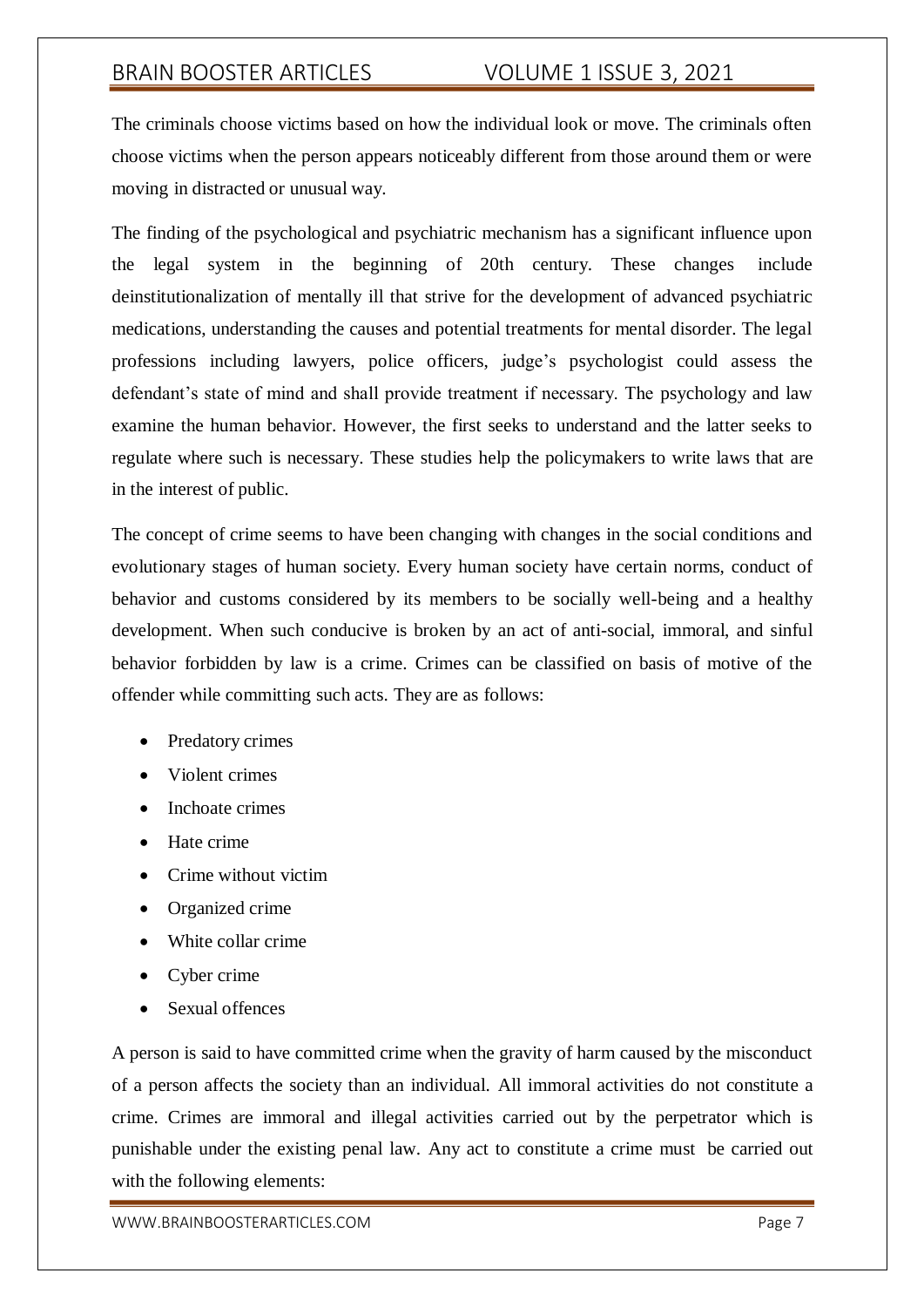- External consequences
- Harm must be specifically outlawed
- Actus Reus
- *Mens-rea*
- Prohibited act
- Relation between the act and injury
- **•** Punishment

Every individual has different interest, likings, dislikes, opinion and intellect. One person's definition of moral attitude may not be another person's conducive of moral act. One person's ability to distinguish between the right and wrongful act may not be another's ability. Crimes committed by every person have certain motive, necessity or a backstory which makes them anoffender. The theories of human nature and the criminality can be classified as conformity perspective, non-conformity perspective, neutral being.

The conformity perspective according to Merton R. K lays down those humans are fundamentally good people and are strongly influenced by values and attitudes of the society. while the non-conformist perspective theory assumes that humans are in disciplined creatures prone to commit crime. The third perspective states humans are neutral being by birth and they learn their beliefs, behavior, tendencies and model from their social environment. An individual may commit crime out of anger, poverty, low self-esteem, drug abuse which turns them into an offender. The causation of crime discerns a difference between each type of offender which can be classified based on their necessity, motive and crime frequency:

- 1. Habitual criminal
- 2. Moralistic criminal
- 3. Psychopathic criminal
- 4. Institutional criminal or white-collar criminal
- 5. Situational or occasional criminal
- 6. Professional criminal
- 7. Organized criminals
- 8. Juvenile delinquents

## **HEREDITY AND CRIME**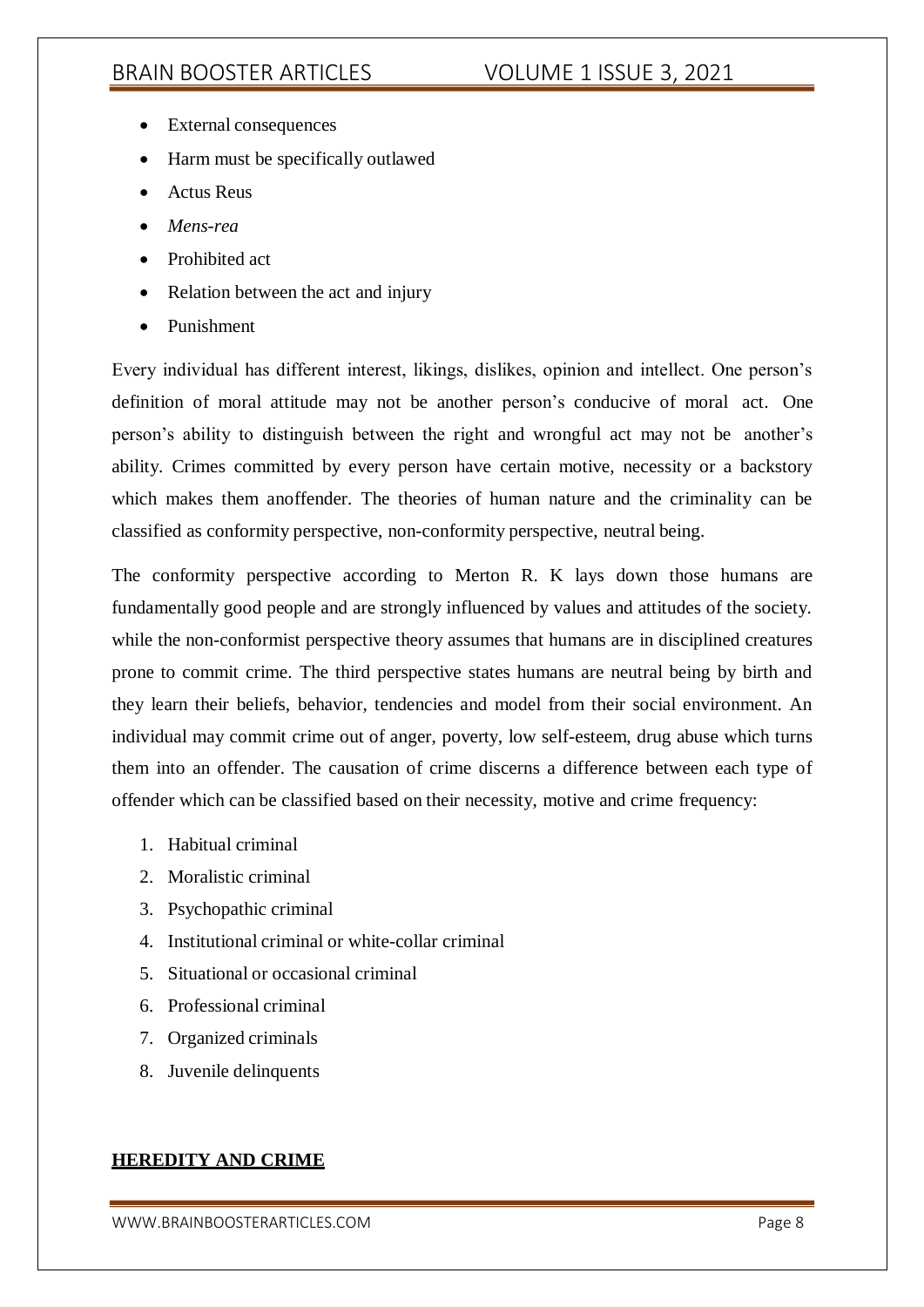Every criminologist has different views on causation of criminal offence or crime. Often criminologist rely and support on the endogenous theory of criminality found in the biophysical consideration and social factors of the criminals. It seeks to examine the nature of the criminals rather than his personality. criminologist however conclude that hereditary influences have little effect on the individual's criminality which can be further pointed out through certain clans and tribes like gypsies in the western Europe usually indulge in criminality for generations. The Kanjars and Lohars in Rajasthan state of India and Baluchis are few nomadic tribes who habitually pursue criminal activities and traits as a mode of life. In certain cases, the wrongful environment and family also influence an individual to indulge in criminal acts. However, in the studies carried out by Goring Healy, Glueck and Scheldon stated that the co-relation between heredity as a factor of crime causation is difficult to establish<sup>6</sup>

## **HOW DOES MENTAL DISORDER IMPACT CRIMINALITY?**

The term 'mental disorder' means abnormality. A state of confusion or unstable mind or recurring instances of lunacy. In a study conducted by Coid in the year 1940 indicated a low rate of co-relation between the mental disorder and criminality among criminals. However, it suggests that psychological problems were common among criminals. Prisoners were very naïve in developing mental health problems since prison is the place where criminals must reside for a long period and usually in isolation.<sup>7</sup> Especially, criminals that have committed grave offences such as sexual assaults, murder, robbery must stay in prison for longer period. The common psychiatric issues or disorders that criminals suffer are depression, anxiety, psychoses, personality disorder, substance misuse leading to suicidal risk. (Baillargeon et al,2009 and Fazel et al, 2008) the alienation from family and society, delay in legal proceedings may develop hopelessness which is a prominent cause that increases stress and other mental health related problems. Prisoners also face other problems that deteriorate the psychological wellbeing such as problem of overcrowding, unhygienic cell environment, group clashes and conflicts inside the prison, solitary confinement, past history on treatment of mental disorder, diagnosis of schizophrenia.<sup>8</sup> After the release of the criminals, they are

<sup>6</sup>Prof. N. V. Paranjape, Criminology, Penology Victimology, 61-62 (Central Law Publications 2018) <sup>7</sup>Neelu Sharma, Om Prakash, Dr. K.S Sengar, Dr. A.R. Singh, A Study of Mental Health Problems in Criminals in Terms of Depression, Anxiety and Stress, Global Journal of Human-Social Science Research, 3-6, 2015. 8 *Ibid* 6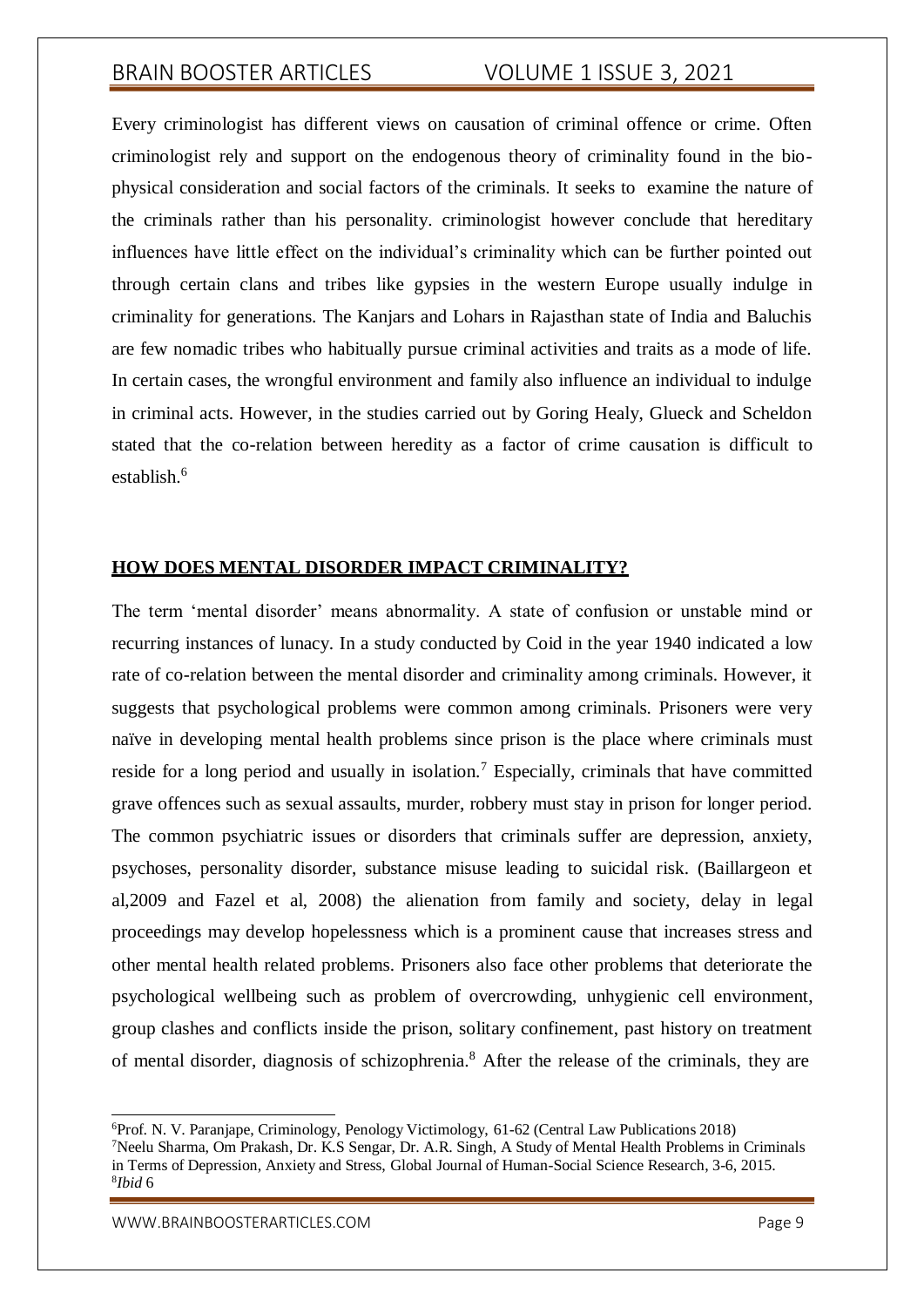often stigmatized as 'offender' by the societies while some adapt to the circumstances and others start feeling guilty and develop aggression, suicidal behavior, stress, depression, anxiety, and other psychiatric problems. The research conducted by Castellano and Soderstrom, 1997 have shown that prisoners show an elevated anxiety and depression compared to normal population. In the study conducted by the Global Journal of Human-Social Science in the year 2015 stated that the rapist has revealed more occurrence of anxiety symptoms than murderers. Rapist with population of 37.5% have had anxiety (12.5% mild, 15.6% moderate and 9.4% severe anxiety) while murderer group of 20% have had 2.5% mild, 12.5% moderate and 5.0% severe anxiety.<sup>9</sup>

In various faces there are number of factors that is commonly shared among the criminals and psychiatric patients as demographic variables like age, socio-economic status, race. And patients with personality disorder share a common factor with criminals usually as a young men, poorly educated, unemployment, disorganized home environment, deprived upbringing, or no parental guidance. In other cases, poverty, lack of social support, exposure to severe trauma, child sexual abuse causes psychiatric illness in later stage that leads to adverse effect of criminality or antisocial personality. however, not all persons with mental illness are prone to commit crimes. In situations mental illness patient may commit crimes when they are paranoid, deluded, left undiagnosed or untreated, command hallucinations etc.

### **REPEAT OFFENDER**

Repeat offender is an individual who commit the same offence again after being prosecuted and convicted for previous time. Recidivism is a tendency of a criminal to commit the same offence again.An individual may reoffend out of various circumstances such as mental illness, unemployment, drug and alcohol addiction. Most of the offenders in the prison do not get proper treatment and after their release they may lack proper therapy and medication, necessary coping skills etc. while some individual may repeat the same offence due to unemployment, poverty, lack of money to meet their needs. This is because the employment opportunity is scarce and the convicted personalities are not favorably looked upon in jobs and society and most of the times people with previous conviction do not get jobs easily. This stigmatization in society may crumble the self-confidence of an individual leading the person to suffer depression and anxiety. Depression is common among the individuals after their

#### 9 *Ibid* 6

[WWW.BRAINBOOSTERARTICLES.COM](http://www.brainboosterarticles.com/) enterprise of the state of the page 10 model of the page 10 model of the page 10 model of the page 10 model of the page 10 model of the page 10 model of the page 10 model of the page 10 model o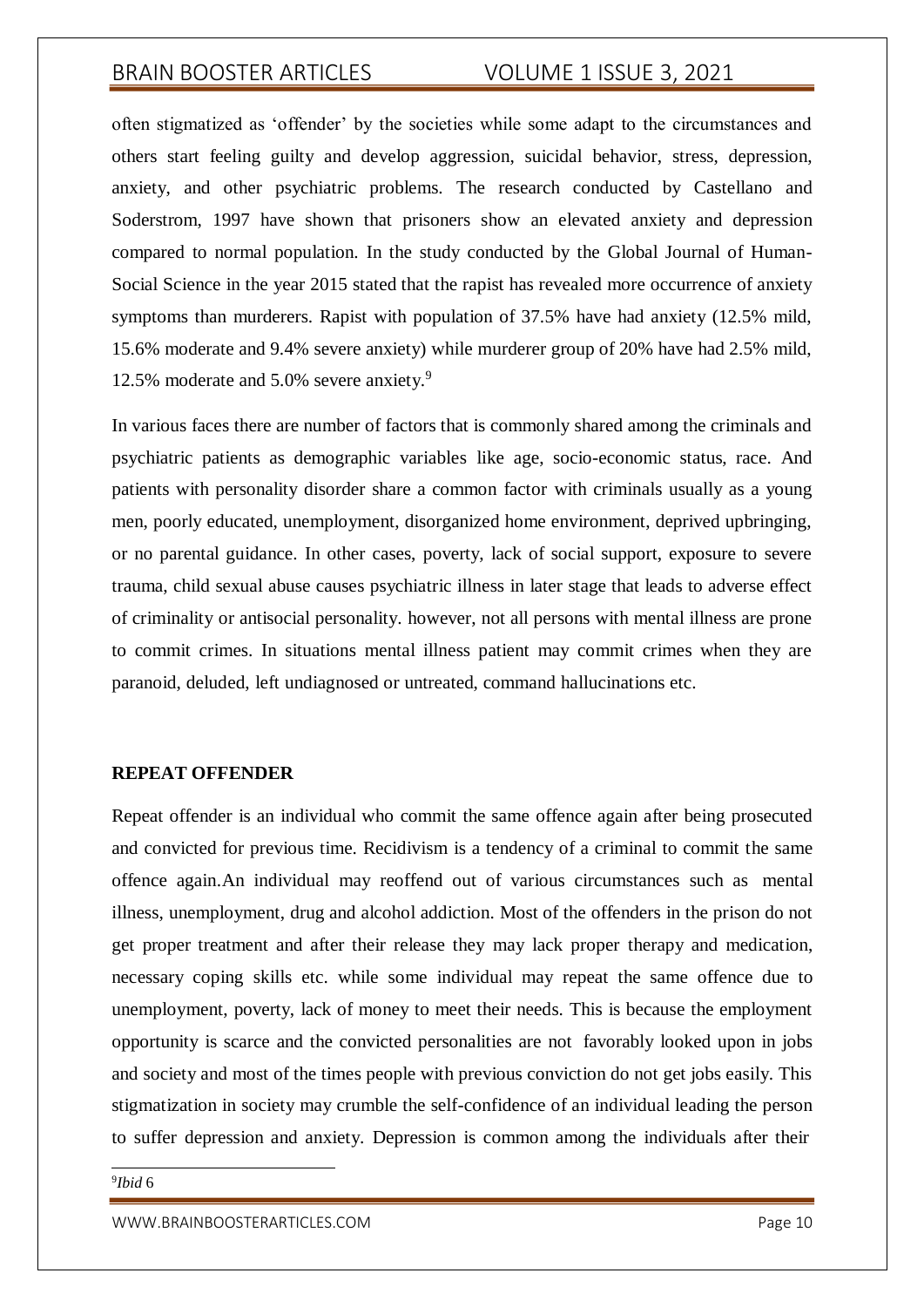release because some may find difficulty in adjusting to the society. Prisoners who have spent their adulthood and those that do not have family or place to go after their release may have no choice but to go back. While Offenders with substance abuse may after their release seek the addiction habits and to fund their dependence on drug, they tend to commit crimes.

## **SUBSTANCE ABUSE**

The term substance abuse means harmful or hazardous use of psychoactive substances, Alcohol, drugs which causes severe health and social problems for individuals who consume it, as well as their families and communities. The diagnosis of the substances abuse puts an individual at the risk of violence more than any other form of mental illness.<sup>10</sup>

## **JUVENILE DELIQUENCY**:

The term delinquency is abnormality in which a person deviates from course of normal social life while juvenile means a person who is a minor. The juvenile delinquency is when a minor exhibits behavior that is dangerous to the society. A child or a minor may develop certain behavioral traits that are harmful in nature due to various factors such as bad company, mental conflicts, broken family, environmental situation, love of adventure, running away from home etc.

## **PSYCHOPATH BEHAVIOR**

A person's personality is controlled by unconscious mental process. Psychopathy also known as the antisocial personality disorder (ASPD or APD) is psychological personality disorder in which an individual lacks emotion and empathy and display a specific temperament such as lack of fear, lack of inhibition, stimulus seeking behavior, psychological idiosyncrasies like reduced physical response to negative stimuli, threat of pain and punishment. Hare and associates influenced by Cleckley's observations laid down twenty-two traits under the 'Psychopathy Checklist' (PCL) which was grouped into two factors namely narcissistic personality and antisocial behavior.

Hare's Psychopathy Checklist further enhanced the psychopathy personality traits as:

[WWW.BRAINBOOSTERARTICLES.COM](http://www.brainboosterarticles.com/) enterprise of the state of the page 11 and the page 11

 $10S$ ubstance Abuse, National Health Portal of India, https:[//www.nhp.gov.in/disease/non-communicable](http://www.nhp.gov.in/disease/non-communicable-)disease/substance-abuse Accessed on November 10, Wednesday at 5:45 p.m.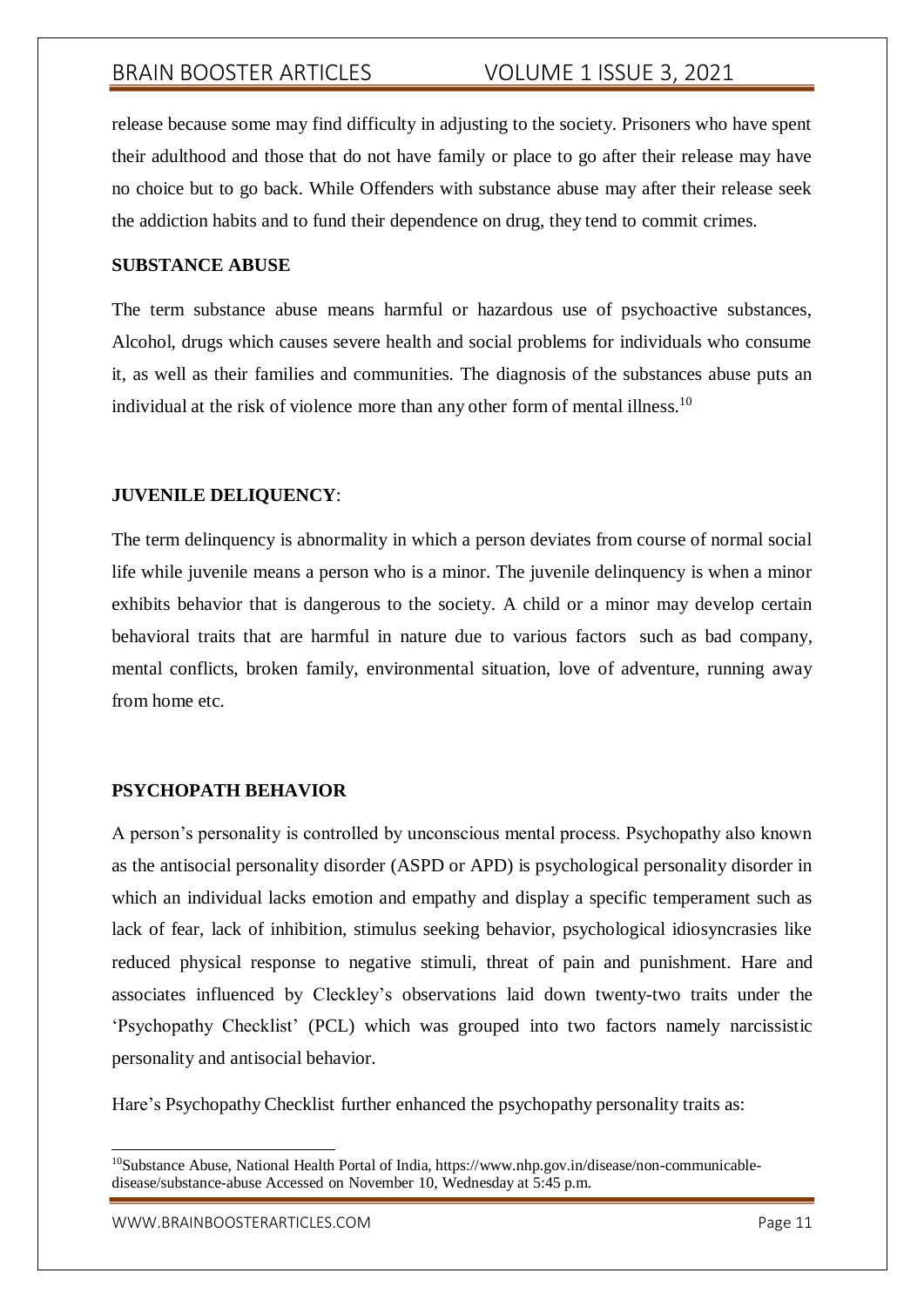- Lack of remorse or empathy,
- Hallow emotions,
- Manipulativeness,
- Lying,
- Egocentricity,
- Glibness,
- Low frustration tolerance,
- Episodic relationship,
- Parasitic lifestyle,
- The persistent violation of social norms,
- Need for stimulation and criminal versatility,
- Pathological lying,
- Failure to accept responsibility for own actions,
- Lack of realistic and long-term goals
- $\bullet$  Superficial charm.<sup>11</sup>

According to research, the psychopathy emerges early in life and persists to middle age. In certain instances, the prototypical psychopaths are responsible for certain heinous crimes. Psychopaths are intelligent people; they hold an elite position in society and their intention is to harm anyone in a heinous manner. They hold pure sadistic feeling and enjoy watching others in pain. Psychopaths are deceitful and fraudulent with their identity and it is difficult to identify them in society.

In India, there have been numerous crimes reported on serial killings, mental illness, incest, and other sexual and violent crimes but there are none regarding the psychopath. But if we investigate these reported cases, various incidents indicate instances of psychopathic tendencies of the offender. The Thug Behram of Thugee clan, one of the world's most prolific killers reportedly killed more than 900 people with ceremonial cloth and was executed in the year 1840 by hanging.<sup>12</sup>

 $<sup>11</sup>$ The Psychopathy Checklist-Revised (PCL-R),</sup>

[http://www.clintools.com/victims/resources/assessment/personality/psychopathy\\_checklist.html A](http://www.clintools.com/victims/resources/assessment/personality/psychopathy_checklist.html)ccessed on November 10, Wednesday at 5:59 p.m.

<sup>12</sup>Priya Sepaha, Psychopaths: An Unrevealed Area in Indian Judicial

System[,http://docs.manupatra.in/newsline/articles/Upload/1FCAC641-A31A-4A18-8F02-7BFAFE977E34.pdf](http://docs.manupatra.in/newsline/articles/Upload/1FCAC641-A31A-4A18-8F02-7BFAFE977E34.pdf) Accessed on November 10, Wednesday at 7:00 p.m.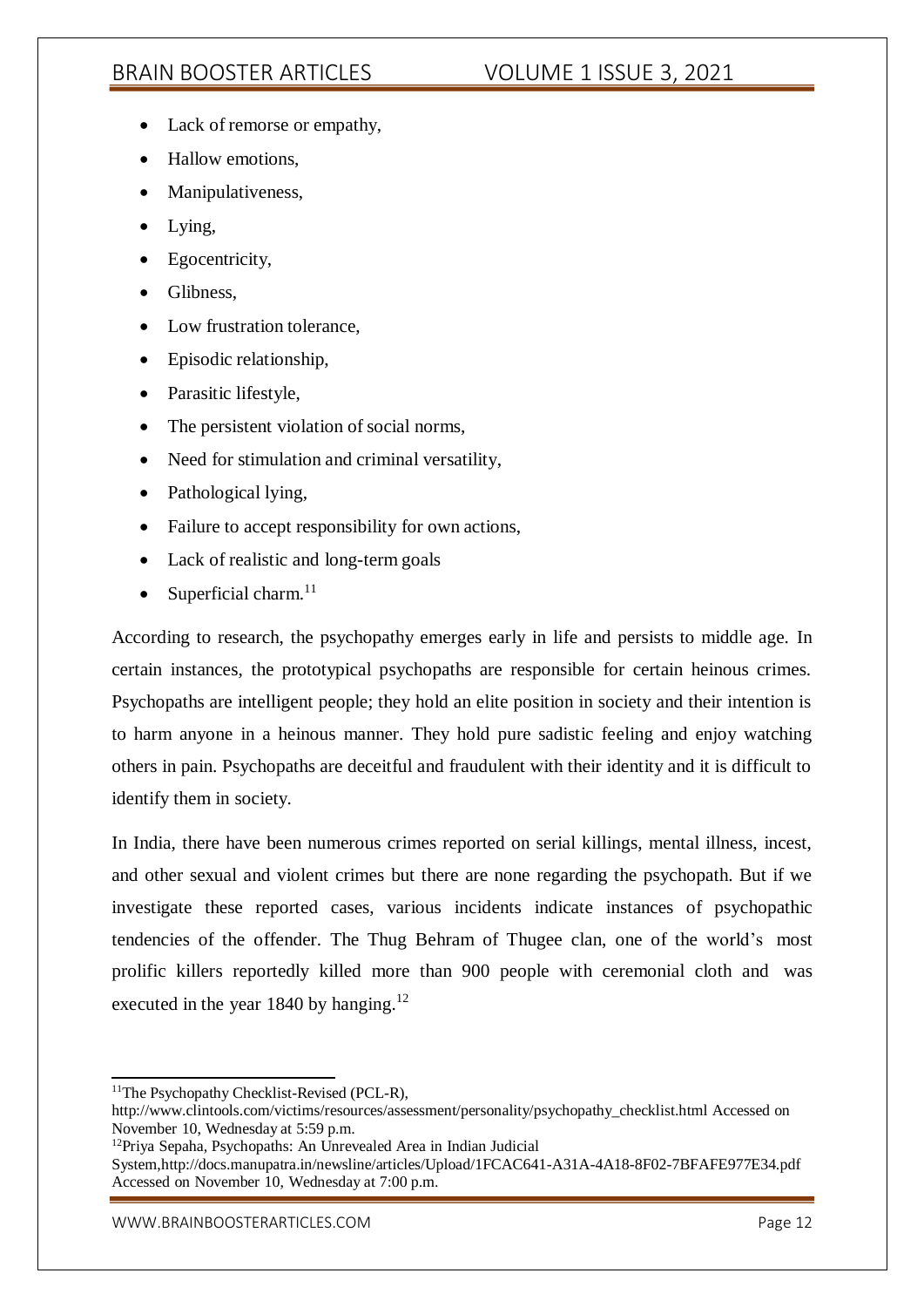## **RELEVANT CASES**

In 1989, The Stoneman, a name given by English language print media of Kolkata to a serial killer who was charged with 13 murders in six months (the first in June of same year) however, it was unable to be established whether these crimes were a handiwork of an individual or group of persons. Till date there is no clue to whether these crimes are copycat murders, and no one is sentenced for the offence, this case still remains one of the greatest unsolved mysteries.<sup>13</sup>

The Beer Man, name given to suspected serial killer who reportedly murdered 7 people between October 2006 to January 2007 in south Mumbai, India. The killer left beer bottles beside each body that was the only link between the deaths.<sup>14</sup>

Auto Shankar, nickname of serial killer who was found guilty of 6 murders along with his gang. The bodies of the victims were either buried inside residential houses or burnt. The crime was committed over a period of 2 years from 1988-1989.<sup>15</sup>

In the Joshi-Abhyanker murder case, the accused Rajendra Jakkal, Dilip Dhyanoba Sutar, Shantaram Kanhoji Jagtap and Munawar Harun Shah were commercial art student of Abhinav Kala Mahavidyalaya in the Pune state of India. They allegedly committed 10 murders between the year of January 1976 and March 1977 and had acquired reputation of bad conduct in their college campus. They have been frequently involved in robbery and drinking. The offenders were hanged to death on 27 November 1983.<sup>16</sup>

Raman Raghav a psychopathic serial killer was diagnosed with schizophrenia after his arrest in the city of Mumbai in mid-1960s Raman Ragav's sentence was reduced to life imprisonment due to the underlining disorder and was found incurably mentally ill.<sup>17</sup>

Charles Sobhraj was a high-profile criminal from India, also known as 'Bikini Killer' because of few of his victims' bodies were found wearing bikini. He allegedly killed 12 by

<sup>13</sup>Crimes From The East, https:/[/www.podpage.com/crimes-from-the-east/the-stoneman-serial-murders/](http://www.podpage.com/crimes-from-the-east/the-stoneman-serial-murders/) Accessed on November 10, Wednesday at 7:25 p.m.

<sup>14</sup>The Indian Express,<http://archive.indianexpress.com/news/beer-man-acquitted-in-murder-case/518416/> Accessed on November 10, Wednesday at 7:35 p.m.

<sup>15</sup>Gauri Shankar And Ors. V. State of Tamil Nadu, 1994 CriLJ 3071

<sup>&</sup>lt;sup>16</sup>Munawar Harun Shah and Ors. V. State of Maharashtra, AIR 1983 SC 585

<sup>&</sup>lt;sup>17</sup>State of Maharashtra v. Sindhi Raman, 1975 AIR 1665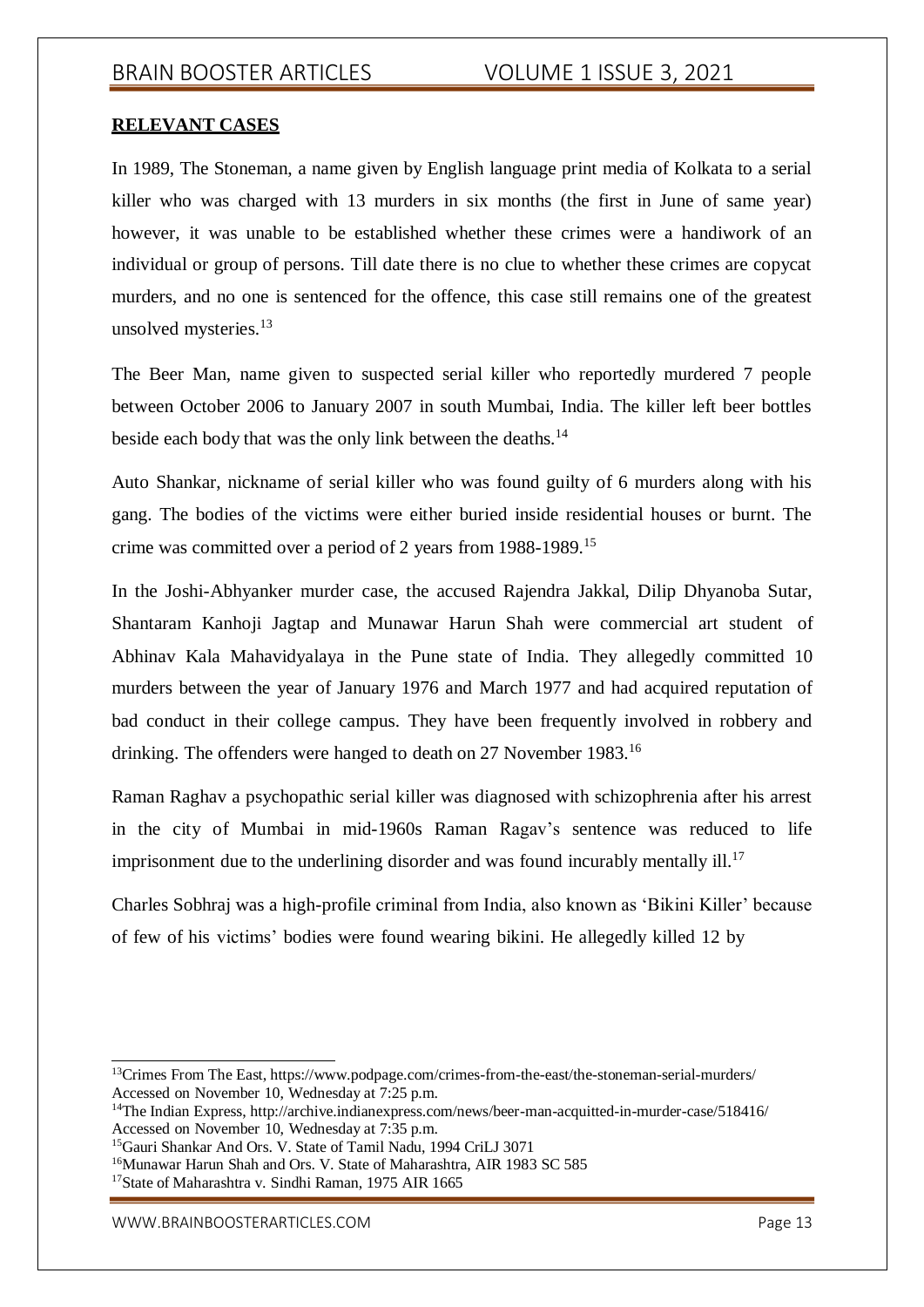strangulation and poisoning. Charles Sobhraj was a high profiler killer because of his highsociety lifestyle and constant quest for adventure.<sup>18</sup>

Dandupalya Krishna was the leader of dandupalya gang which operated across Karnataka and Andhra Pradesh state of India between August 1995 to October 1999. They killed 42 people and more than 100 unofficial figures have been cited. They used crowbar and other weapons to murder their victims. All the members of the gang were convicted and sentenced to capital punishment in 1999 and with fine of Rs. 30,000 each.<sup>19</sup>

Darbara Singh was arrested by the police in October 2004 when 23 children aged below 10 were gone missing in various parts of Punjab. Out of which 6 children were recovered by the police while Darbara confessed that he had killed 17 children (15 girls and 2 boys) out of rage. He confessed he had tried to rape and sodomise his victims after killing them. The court sentenced capital punishment for Darbara Singh.<sup>20</sup>

All the above-mentioned cases specify the disease of psychopathy of the accused person. Often psychopathy is confused with crimes committed with *mens rea* which cannot be collectively measured for considering judgements and trials. Since the *mens rea* behind all criminal activities differ and distinct with each crime. but however, the offences committed by the psychopath often is motive-less or simply pure pleasure.

The psychopathy is often confused with serial killing, rape, incest, sociopathy and other sexual and violent crimes, but they cannot be collectively measured together since the motive in psychopathy crimes are absent in most cases and carried out of joy/disease.

However, if we investigate the cases of rape, sodomy, serial killing child molestation, incest may have been committed out of aggression, obsession, revenge, pleasure, fun, lust. But when such crimes are committed out of psychopathy tendency, it is a disease. It differs from crimes committed with motive or by a mentally ill individual.

## **Crimes committed with motive**

An individual may commit crime when the outcome of such criminal acts overweighs the consequences of breaking a law. A wrongful act can amount to crime in instances where the

<sup>18</sup>Charles Sobhraj V. State, 1996 IIAD Delhi 550

<sup>19</sup>Dandupalya Krishna V. State of Karnataka, Criminal Appeal No.538/2014

<sup>20</sup>The State of Punjab Prosecutor V. Darbara Singh, Criminal Appeal No. 138-DB of 2008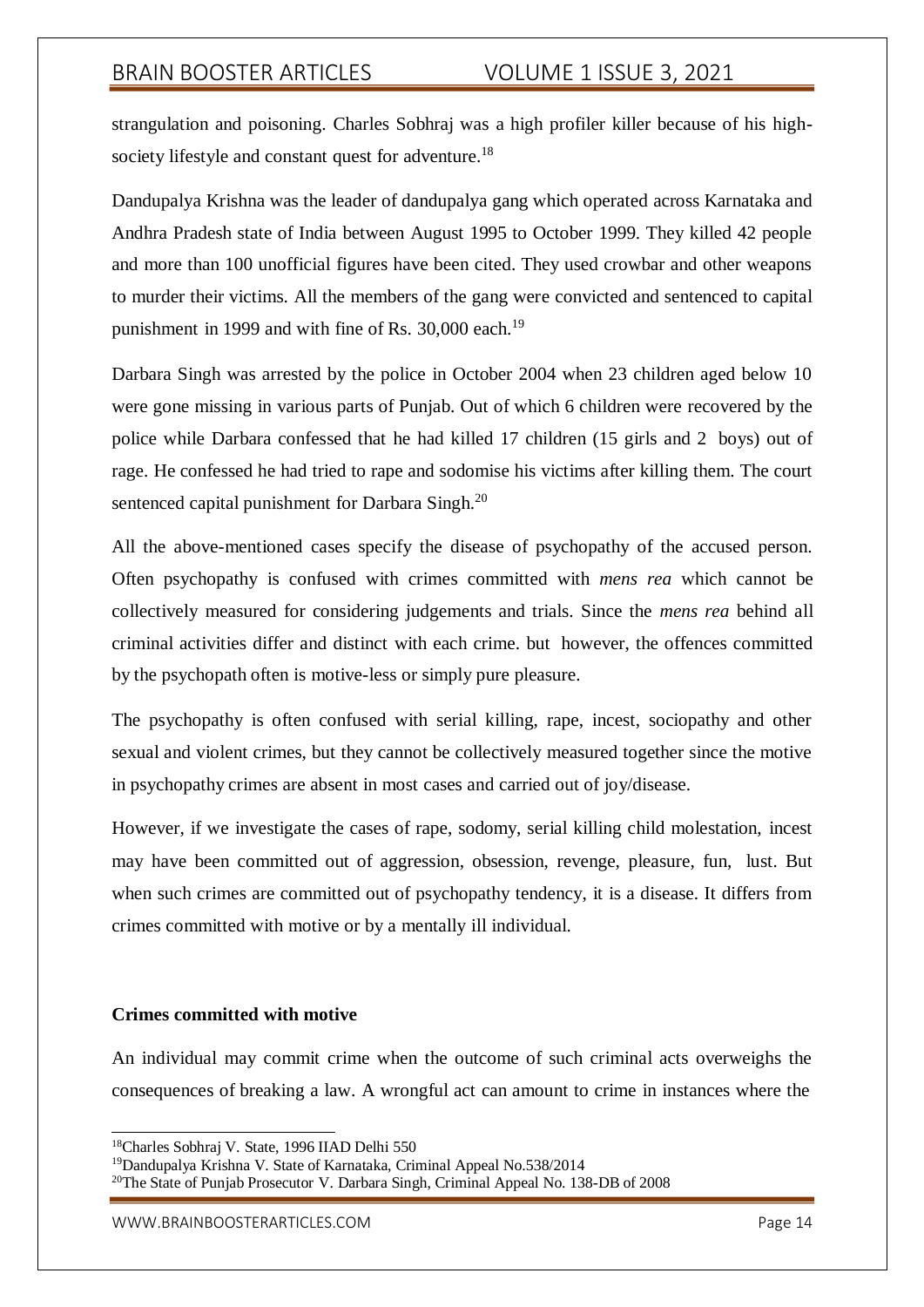individual has carried out such an act with a motive or guilty mind (*mens rea*). The intention of a person while committing a wrong determines the severity of the act, whether such acts can be treated as a crime or mere wrongful act. A wrong may or may not be forbidden by law but any act that is forbidden and sanctioned by law amounts to crime. Unlike psychopaths, people who commit crimes with motive are conscious of the punishments and consequences for breaking the law while psychopaths are individuals that lack remorse, human emotion and does not fear punishments, they commit crimes out of their psychopath tendencies/disease.

### **Ways to deal with psychopaths under legal methodology**

In the Nithari rape case, Surendra Koli v. State of Uttar Pradesh and  $\text{Ors}^{21}$  the accused that mercilessly killed and eaten the flesh of children confessed that "I still have an urge to kill" he also involved in abduction, rape and murdering a woman and later mutilated the corpse of his victims. The victim was beheaded and the head along with the garments were thrown in drain behind Pandher's residence. The CBI court observed this as 'rarest of rare' and sentenced capital punishment to the offender which was six years after the conviction reduced to life imprisonment by Allahabad High Court.

Punishments are awarded to induce fear in the minds of offenders which will restrain him from committing such crimes in future but in case of psychopaths, the offender himself is fearless and unconcerned about the severity of the punishments, and the crimes committed by such person is result of his psychopath tendencies or mental illness and not because of a guilty mind or motive (*mens rea*). In these cases, leveling up the punishments to prevent the wrongdoer from committing such crimes in future do not solve the problem. Psychopaths are devoid of human emotion, and they lack remorse or fear of punishment.

## **LEGAL PROVISION**

• Section 84 of Indian Penal Code, 1860 deals with 'act of person of unsound mind' as defense. It states that any act carried out by an individual which is done out of unsoundness of mind or was incapable of knowing the nature of the act or was unsoundness of mind while doing an act that is either wrong or contrary to law.

<sup>&</sup>lt;sup>21</sup>Criminal Appeal No(s). 2227 of 2010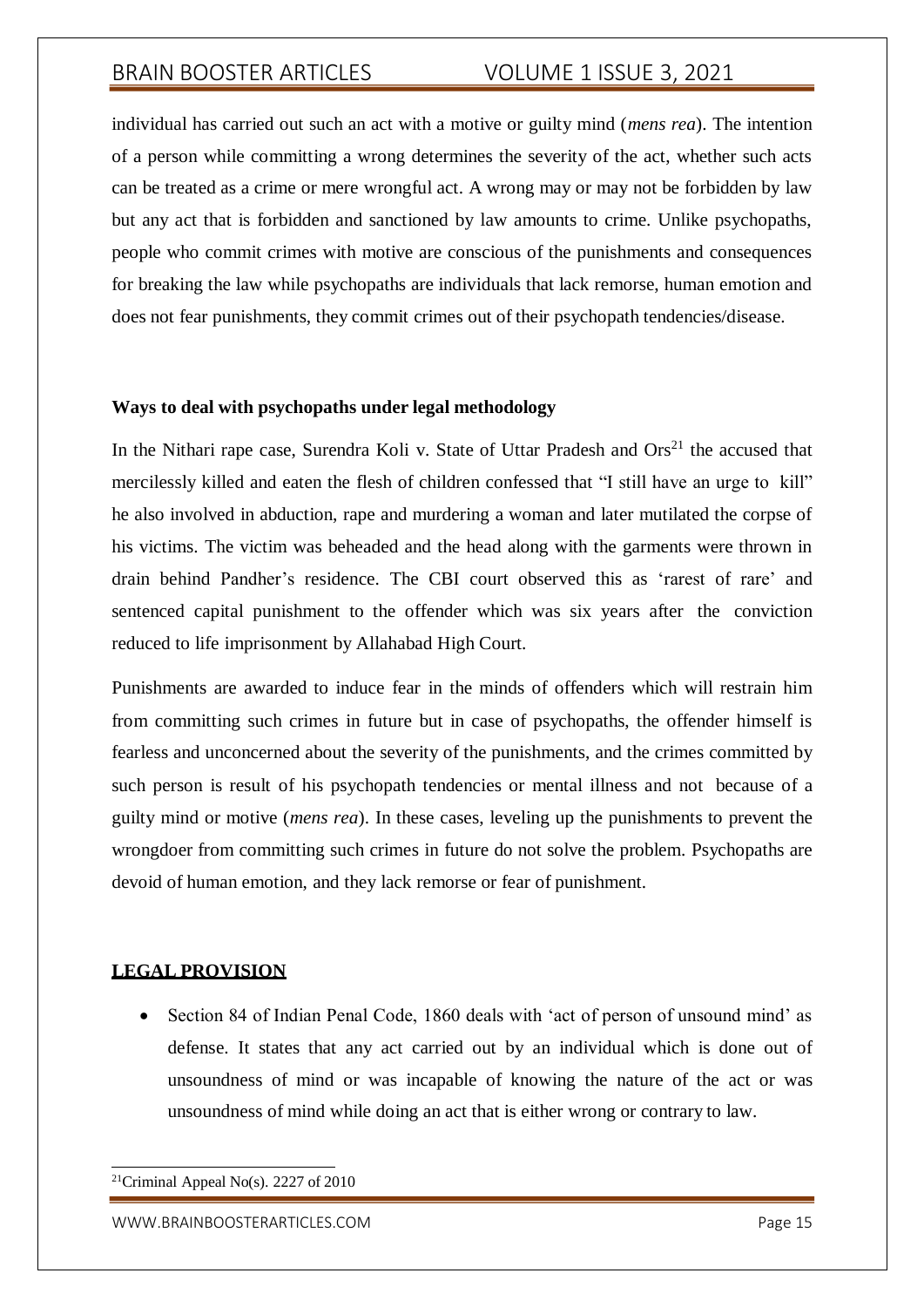- However, section 328 of the Code of Criminal Procedure, 1973 deals with procedure in case of accused person being lunatic. It deals with instances where the person against whom the inquiry is being held is lunatic or unsoundness of mind. Nonetheless these provisions remain insufficient in cases of partial delusions, irresistible impulse and impulsive behavior of psychopaths.
- In India, offenders suffering from high grade of mental illness are brought into rehabilitation centers on grounds of insanity that makes them a patient more than as an offender and are treated pitifully.

## **CRIMINAL PSYCHOLOGY AND ROLE OF CRIMINAL PSYCHOLOGIST**:

The criminal psychologist studies the intentions, mental stability, reactions, views and thoughts of criminals while committing a crime and after commission of crime. The criminal psychologist and the criminal anthropologist are interrelated and helps in narrowing down the causation of a crime. The criminal psychologist is often called to court to study the mind of offender and to deal with their criminal behavior.

They extend assistance in investigation of crime, examining the crime scene photographs, interview the suspect, formulating a hypothesis on the next step of the offender. They examine the pattern of behavior and determine whether the offender is competent for trial and whether such person can be put back into the society.

The question of insanity, sanity or criminal responsibilityof a person can be retorted with the offender'sstate of mind, whether such person is capable of understanding the right and wrongful acts. The defense of insanity is difficult to be proved but if the offender is declared insane, then he shall be sent for psychiatric hospital.

These legal psychologist in the legal proceedings deal with social and cognitive principles and how they are applied in usage. They are often seen in various roles that influences decision-making in the court. They are the ones that make decisions on the offenders after determining whether they are threat to the society or competent for trial.

## **Relevance of legal psychology in legal proceedings**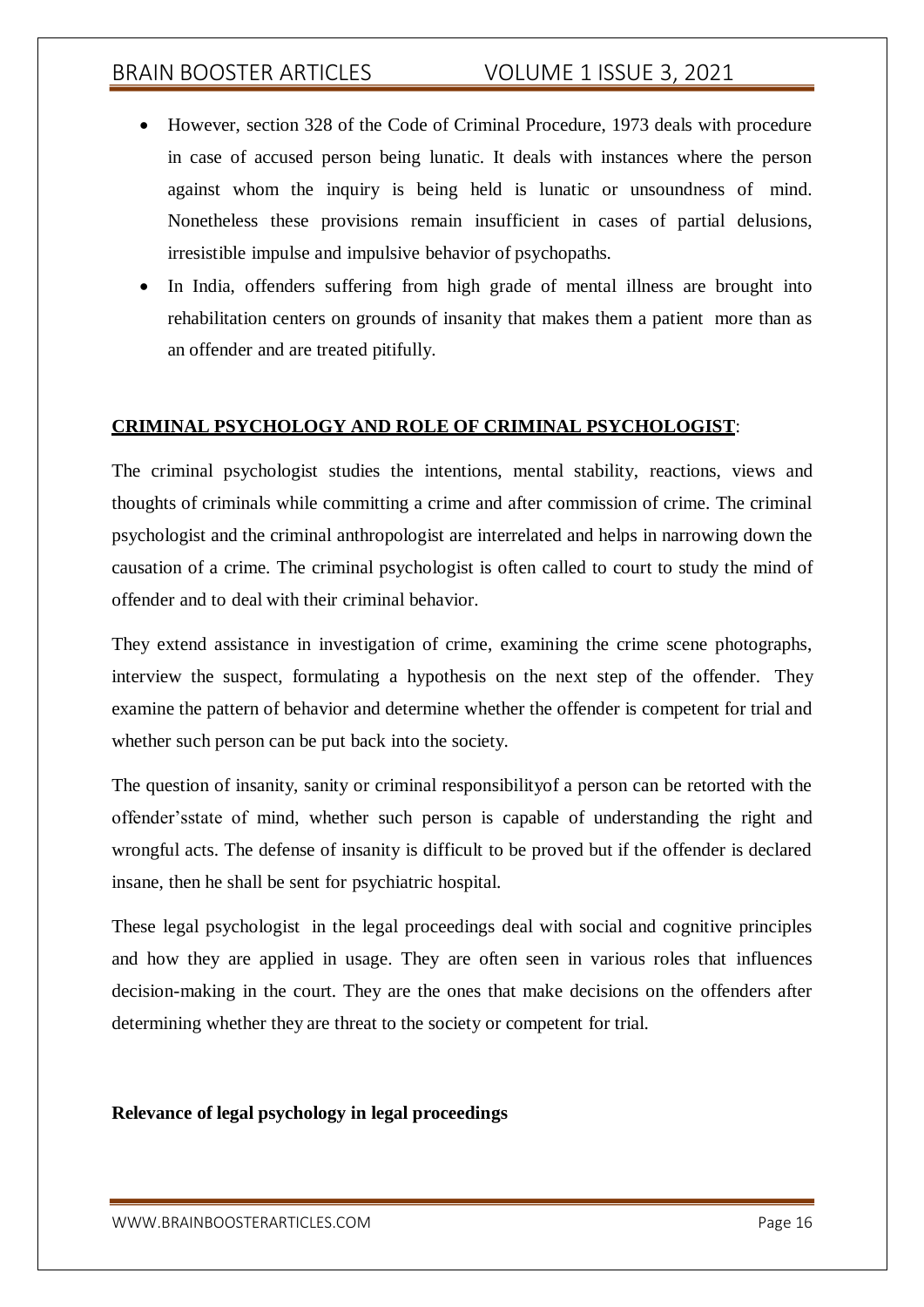- **Advisory, Academic and Research**: The legal psychologist provides advices to the decision makers about the psychological issues in the case. They conduct legal researches on new topics that have not been popularized and work as a guide to legal representatives.
- **Trial consulting, Policy making and legislative guidance**: The trial consultants help assisting in a particular case with their expertise. Their work is based on empirical research and establish policies based on the empirical research. They also assist in the time of crisis and help national and state lawmakers.
- **Amicus briefs and expert witness**: The legal psychologists provide opinion based on scientific statistics and backup. They assist in testifying the witness's competency.
- **Offender profiling**: The criminal psychologist studies the thoughts and behavior of criminals through which a person's personality, emotions, mental characteristics and his response to the crime can be ascertained. This is a process that involves studying and analyzing the crime scene and behavioral aspects of a perpetrator in a crime scene where there is an exhibition of psychopathology. The criminal investigative analyst is experienced and are trained law enforcement officers that deal with establishing thecharacteristics of a criminal which can be ascertained through certain preparations or movements in the crime scene as follows:
	- 1. Amount of planning involved in commission of crime.
	- 2. Aggregate control used by the perpetrator in crime scene.
	- 3. Escalation of emotion.
	- 4. Risk level of perpetrator and victim.
	- 5. Whether the crime scene was organized or disorganized.
- **Rapport maintaining**: The criminal psychologist often uses this technique to ascertain the person's personality and mental characteristics. Rapport is a condition in which two individuals are able to connect and communicate with each other. Through this method the criminologist tries to cultivate confidence in the mind of the offender and maintains an effective communication to grasp the thoughts of offender without any pressure, through eye contact, mutual attention and mirroring body postures etc. they understand the small gestures and motions (sweating, nervousness, enlarged pupil etc.) of the offender and discover the criminal's mind.

## **CRIMINAL ANTHROPOLOGY**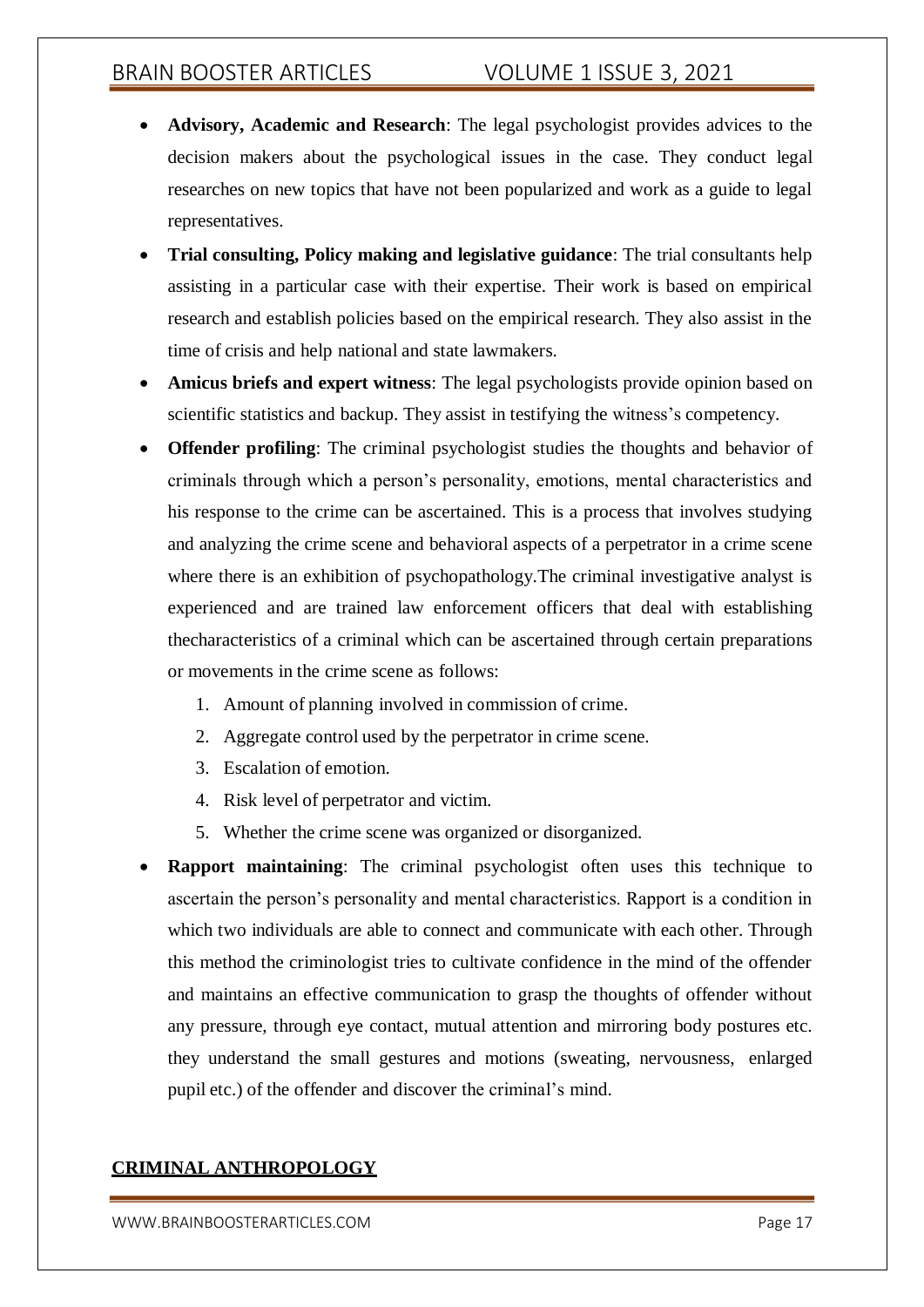According to Darwinism, humans evolved from animals and certain individual may possess animal behavior compared to others or simply certain individual are closer to animal ancestry than others and may exhibit characteristics that may defer from non-criminals. They may not be capable of controlling their urge to commit crimes. The criminal anthropology is a branch of sociology that focus on investigating into crime scientifically. It is a study relating to the origin, cause and determines the possible proportion of responsibility that falls on society and the offender.

## **CRITICISM OF CONCEPT OF PSYCHOLOGY IN LAW**

The psychology is a branch of science that studies a human conduct and behavior. This study may not be certain but when such study is to be applied in the usage of law, it requires certainty. The psychology defenses are often used for limited scope and can be seen widely in criminal law. these theories and amicus brief are only used to support the personal belief of the psychologist due to lack of training.

## **AUTHOR'S CRITIC**

Psychology is a branch of science and the usage of scientific explanation in law pertaining to how an individual defer from non-criminals and how a person is prone to indulge in criminal activities may help the law makers to enact laws and pass decisions considering the psychological issues in a case. The law makers while considering the psychological difficulties and issues of the offender shall pass decisions for well-being of the offender and to deter him from committing crimes in future. Punishments may not always deter a person from committing a crime because punishing an offender who is a mentally illor psychologically affected may not dissuade him from committing crimes. This is because the person is neither in a stable state of mind to understand the consequences nor has any human emotion or fear of being punished. Psychology and crime are interrelated and is a strong field for research. However, often the psychological explanations to a problem may not always be useful in practical usage.

#### **CONCLUSION**